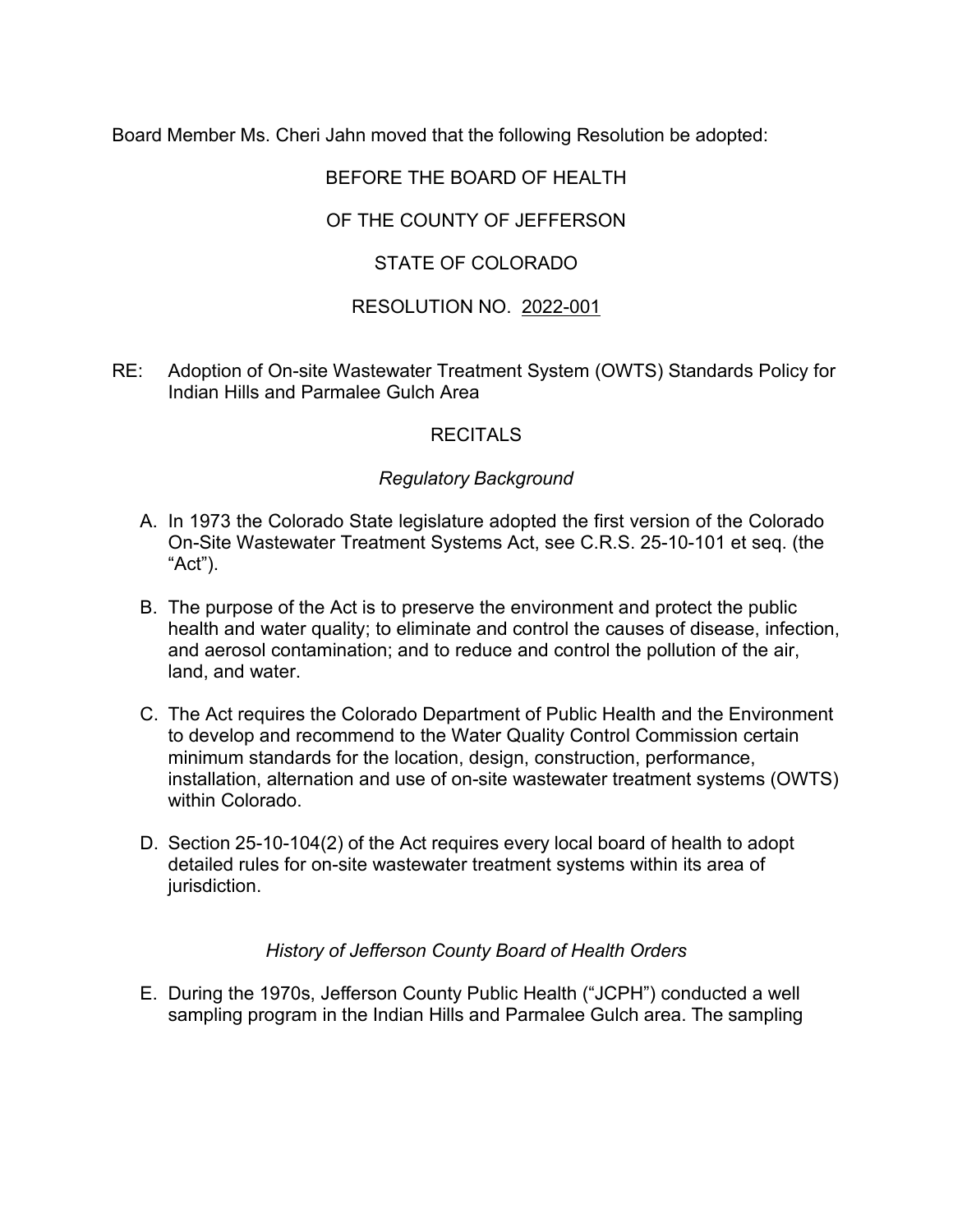demonstrated elevated levels of nitrates in the drinking water, and some sampleshad nitrate levels above the public drinking water system standard of 10 mg/liter.

- F. On November 17, 1978, the Board of Health held a special meeting at which it considered the results of the well sampling program and found that the construction and use of additional OWTS on certain lots in the Indian Hills, Parmalee Gulch, and Alpine Village subdivisions (the "Prohibition Area") would constitute a hazard to public health. It consequently issued a resolution prohibiting the issuance of individual sewage disposal system permits for buildingsites situated on specific parcels in the Prohibition Area from November 17, 1978to May 18, 1979, (the "1978 Resolution") while the area was studied further effectively creating a moratorium on the issuance of permits in this area.
- G. Over the next six months, the Environmental Health Division of JCPH conductedan ongoing investigation to monitor changes in the nitrate concentrations in ground water on the parcels that were subject to the Prohibition Area from the 1978 Resolution.
- H. On August 17, 1979, the Board of Health held a meeting at which it found that the construction and use of additional OWTS in the Prohibition Area would constitute a hazard to public health. The Board then issued a resolution prohibiting the issuance of individual sewage disposal system permits for certainparcels unless the individual sewage disposal systems/OWTS will not release nitrates into the environment, increasing the lot size requirements for areas upslope of the designated parcels, and requiring all OWTS permit applications inthe Prohibition Area and upslope areas to go before the Board for review (the "1979 Resolution").
- I. The 1979 Resolution remained in effect for many years until advances in technology and need for the clarification of the resolution resulted in action by theBoard of Health in 2014.
- J. On December 16, 2014, the Board of Health adopted a resolution setting forth the Policy for OWTS Permitting Requirements for the Indian Hills/Parmalee Gulch Area ("2014 Policy") including the exact area upslope from prohibited lots that require larger lot sizes to obtain an OWTS permit, the required lot size for the upslope area, and the requirements for the OWTS in that area (the "2014 Resolution"). Furthermore, the 2014 Resolution no longer requires that the Boardof Health review all applications for an OWTS permit that otherwise comply with the Policy.
- K. On January 20, 2015, the 2014 Policy was revised as required by the 2014 Resolution. The 2014 Policy prohibits the construction and use of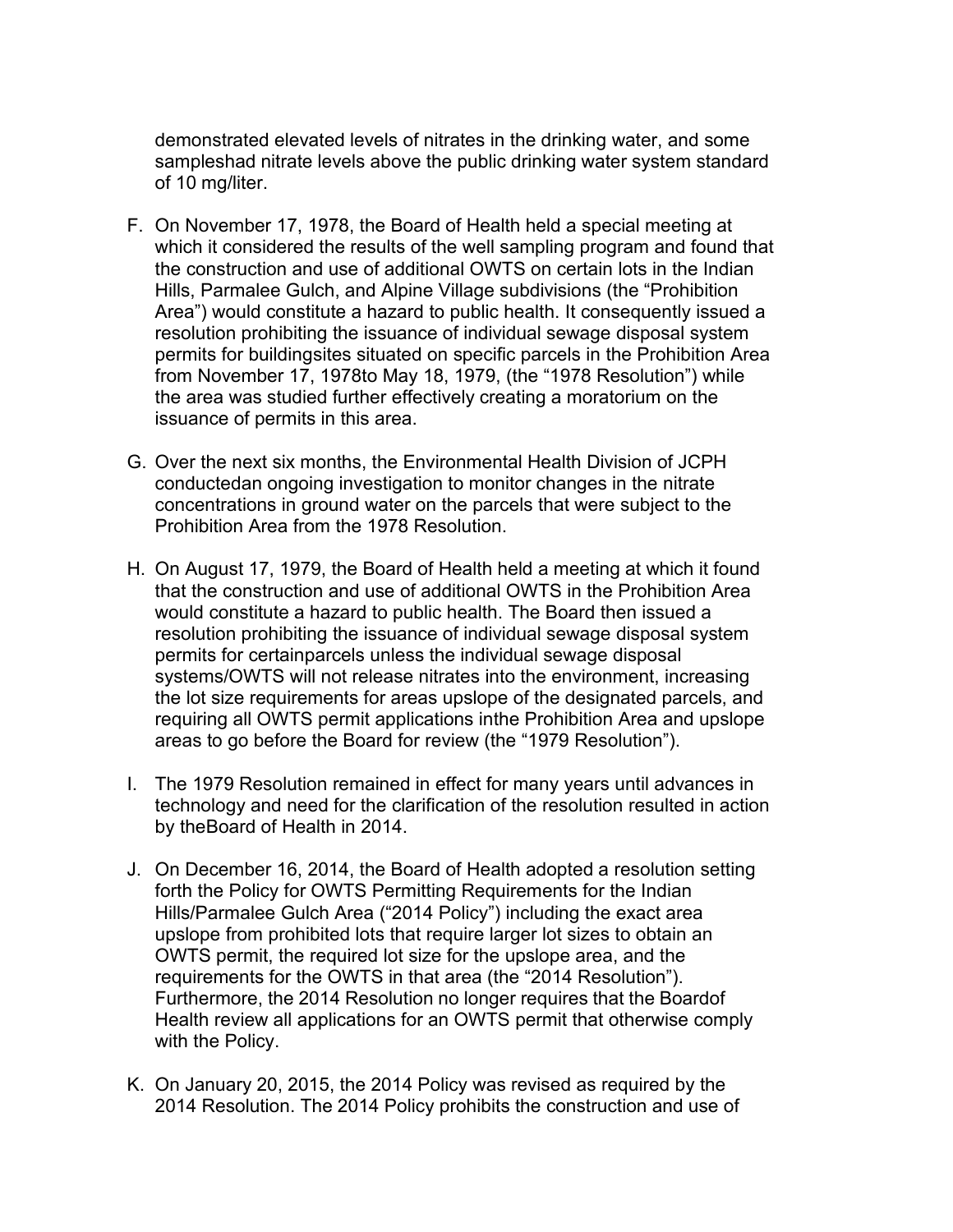new OWTS in the Prohibition Area. Furthermore, the 2014 Policy sets OWTS standards for upslope areas, which are defined as properties outside of the Prohibition Area that are accessed from Parmalee Gulch Road and have a topographic slope towards Parmalee Gulch ("Upslope Areas"). The 2014 Policy also contains the list of parcels within the Prohibition Area.

#### *Findings*

- A. Since the time of the 1978, 1979, and 2014 Resolutions, OWTS technology has improved significantly. The installation of high-level treatment systems can reduce the mass loading of nitrates discharged to the groundwater in comparisonto traditional OWTS.
- B. Areas of Jefferson County within the Mountain Groundwater Overlay District are located on a crystalline rock aquifer, which supplies the primary drinking water supply for many mountain-area residents. The inherent nature and physical properties of the aquifer render it vulnerable to, and at risk of, contamination fromthe pollutants contained in OWTS effluent. This is in part due to the overlay of thin residual soils/regolith over portions of the weathered or fractured rock, whichare inadequate to attenuate the pollutants contained in the OWTS effluent.
- C. Indian Hills and Parmalee Gulch are located within the Mountain Groundwater Overlay District and are typified by steep slopes, poor soil conditions, centralizeddownslope drainage, high levels of rock fracturing in the bedrock, and the presence of the Floyd Hill fault. Additionally, the lot sizes in this area were subdivided at a density of more than one dwelling unit per acre many years ago prior to the adoption of County subdivision regulations. This puts them at high risk for groundwater contamination and in fact, well testing conducted in these areas has provided evidence of high levels of nitrates in the groundwater.

#### *Intent*

The intent of this Resolution is to take into account changing technology and the needs of the Jefferson County community in order to provide a responsible, science-based approach to the OWTS regulations.

#### NOW, THEREFORE, BE IT RESOLVED BY THE JEFFERSON COUNTY BOARD OF HEALTH that

1. The updated Policy be and hereby is adopted and shall replace the 2014 Policy adopted by the Board of Health;